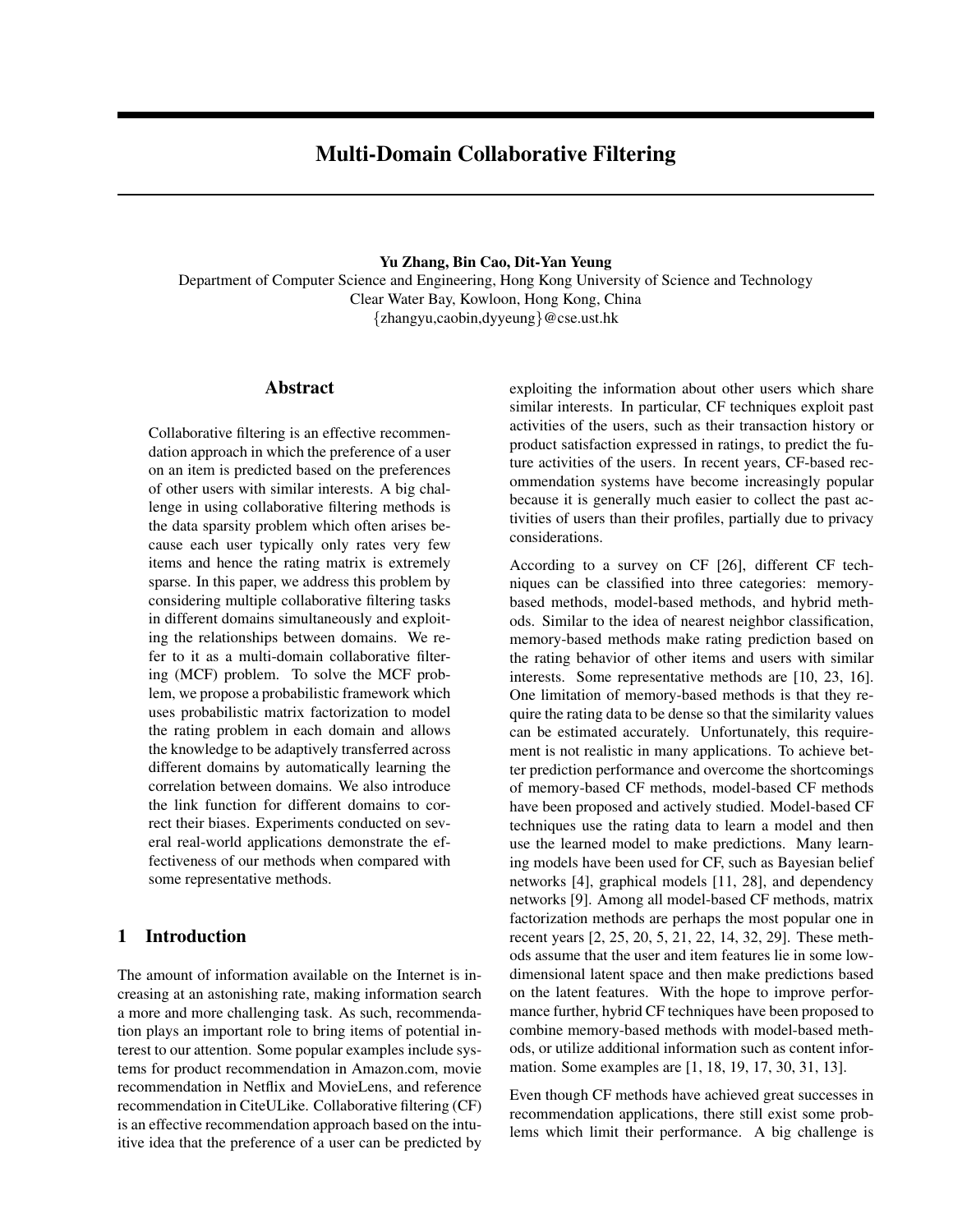the data sparsity problem [26] which means that the rating matrix is extremely sparse. Our focus in this paper is on this data sparsity problem. In particular, we consider a multi-domain CF (MCF) problem which jointly models a collection of rating prediction tasks arising from multiple domains. The MCF problem is particularly suitable for large-scale e-commerce and social networking services which often provide a diverse range of products or services. For example, different product or service categories such as books and electronics naturally constitute different domains. By exploiting the correlation between rating prediction problems in different domains, we can transfer the shared knowledge among similar domains to alleviate the data sparsity problem and therefore improve the rating prediction performance in all domains. Specifically, we propose a probabilistic framework which uses probabilistic matrix factorization (PMF) [21] to model the rating prediction problem in each domain and allows the knowledge to be adaptively transferred across different domains by automatically learning the correlation between domains. We also introduce the link function for different domains to correct their biases. Experiments conducted on several real-world applications demonstrate the effectiveness of our method.

The rest of this paper is organized as follows. We present our method in Section 2 and some improvement in Section 3. Some related works are discussed in Section 4. Section 5 reports the experimental results based on some recommendation datasets. Concluding remarks are given in the final section.

## 2 Multi-Domain Collaborative Filtering

Let  $\mathbf{X}^i \in \mathbb{R}^{m_i \times n_i}$  denote the rating matrix for the *i*th domain, where  $i = 1, \ldots, K$ . So for each domain we have  $m_i$ users and  $n_i$  items. In total we have  $m$  users in all domains. Let  $\mathbf{U}^i \in \mathbf{R}^{d \times m}$  and  $\mathbf{V}^i \in \mathbb{R}^{d \times n_i}$  denote the latent user and item feature matrices with each column  $\mathbf{U}_j^i$  and each column  $V_k^i$  representing the user-specific and item-specific latent feature vectors, respectively.

We define the conditional distribution over the observed ratings on the *th domain as* 

$$
p(\mathbf{X}^i | \mathbf{U}^i, \mathbf{V}^i, \sigma_i) = \prod_{j=1}^m \prod_{k=1}^{n_i} \left[ \mathcal{N}(X_{jk}^i | (\mathbf{U}_j^i)^T \mathbf{V}_k^i, \sigma_i^2) \right]^{I_{jk}^i},
$$
\n(1)

where  $\mathcal{N}(\mathbf{m}, \Sigma)$  denotes the multivariate (or univariate) normal distribution with mean m and covariance matrix (or variance)  $\Sigma$ ,  $X_{jk}^{i}$  denotes the rating of the *j*th user on the *k*th element in  $X^i$ , and  $I^i_{jk}$  is the indicator function which is equal to 1 if the *j*th user rated the  $k$ th item in the *i*th domain and is 0 otherwise.

We place zero-mean spherical Gaussian priors [27] on the

user features and item features as

$$
p(\mathbf{U}^i|\lambda_i) = \prod_{j=1}^m \mathcal{N}(\mathbf{U}_j^i|\mathbf{0}_d, \lambda_i^2 \mathbf{I}_d)
$$
 (2)

$$
p(\mathbf{V}^i|\eta_i) = \prod_{k=1}^{n_i} \mathcal{N}(\mathbf{V}_k^i|\mathbf{0}_d, \eta_i^2 \mathbf{I}_d),
$$
 (3)

where  $\mathbf{0}_d$  denotes the  $d \times 1$  zero vector and  $\mathbf{I}_d$  denotes the  $d \times d$  identity matrix.

To learn the relationships between different domains, we place a matrix-variate normal distribution [8] on  $U =$  $[vec(\mathbf{U}^1), \dots, vec(\mathbf{U}^K)]$  where  $vec(\cdot)$  denotes the operator which converts a matrix into a vector in a columnwise manner:

$$
p(\mathbf{U}|\mathbf{\Omega})=\mathcal{MN}_{md\times K}(\mathbf{U}|\mathbf{0}_{md\times K},\mathbf{I}_{md}\otimes\mathbf{\Omega}),\quad(4)
$$

where  $\mathbf{0}_{a \times b}$  denotes an  $a \times b$  zero matrix, and  $\mathcal{MN}_{a \times b}(\mathbf{M}, \mathbf{A} \otimes \mathbf{B})$  denotes a matrix-variate normal distribution with mean  $\mathbf{M} \in \mathbb{R}^{a \times b}$ , row covariance matrix  $\mathbf{A} \in \mathbb{R}^{a \times a}$  and column covariance matrix  $\mathbf{B} \in \mathbb{R}^{b \times b}$ . The probability density function of the matrix-variate normal distribution is defined as

$$
p(\mathbf{X}|\mathbf{M},\mathbf{A},\mathbf{B})=\frac{\exp\left(-\frac{1}{2}\text{tr}\left(\mathbf{A}^{-1}(\mathbf{X}-\mathbf{M})\mathbf{B}^{-1}(\mathbf{X}-\mathbf{M})^T\right)\right)}{(2\pi)^{ab/2}|\mathbf{A}|^{b/2}|\mathbf{B}|^{a/2}}
$$

,

where  $tr(\cdot)$  and  $|\cdot|$  denote the trace and determinant, respectively, of a square matrix. More specifically, here the row covariance matrix  $\mathbf{I}_{md}$  models the relationships between user latent features and the column covariance matrix  $\Omega$ models the relationships between different  $U^{i}$ 's. In other words,  $\Omega$  models the relationships between domains.

#### 2.1 Parameter Learning

The log-posterior over  $\{U^i\}$  and  $\{V^i\}$  is given by

$$
\ln p(\{\mathbf{U}^{i}\}, \{\mathbf{V}^{i}\}|\{\mathbf{X}^{i}\}, \sigma, \lambda, \eta, \Omega) \n= -\sum_{i=1}^{K} \frac{1}{2\sigma_{i}^{2}} \sum_{j=1}^{m} \sum_{k=1}^{n_{i}} I_{jk}^{i} \left(X_{jk}^{i} - (\mathbf{U}_{j}^{i})^{T} \mathbf{V}_{k}^{i}\right)^{2} \n- \sum_{i=1}^{K} \frac{1}{2\lambda_{i}^{2}} \sum_{j=1}^{m} (\mathbf{U}_{j}^{i})^{T} \mathbf{U}_{j}^{i} - \sum_{i=1}^{K} \frac{1}{2\eta_{i}^{2}} \sum_{k=1}^{n_{i}} (\mathbf{V}_{k}^{i})^{T} \mathbf{V}_{k}^{i} \n- \frac{1}{2} \sum_{i=1}^{K} (\ln \sigma_{i}^{2} \sum_{j=1}^{m} \sum_{k=1}^{n_{i}} I_{jk}^{i}) - \frac{md}{2} \sum_{i=1}^{K} \ln \lambda_{i}^{2} \n- \sum_{i=1}^{K} \frac{dn_{i}}{2} \ln \eta_{i}^{2} - \frac{1}{2} \text{tr}(\mathbf{U}\Omega^{-1}\mathbf{U}^{T}) - \frac{md}{2} \ln |\Omega| + \text{Const},
$$
\n(5)

where  $\boldsymbol{\sigma} = (\sigma_1, \dots, \sigma_K)^T$ ,  $\boldsymbol{\lambda} = (\lambda_1, \dots, \lambda_K)^T$ , and  $\eta = (\eta_1, \ldots, \eta_K)^T$ We maximize  $\ln p({\{\mathbf{U}^i\}}, {\{\mathbf{V}^i\}}| {\{\mathbf{X}^i\}}, \sigma, \lambda, \eta, \Omega)$  to obtain the *maximum a posteriori* (MAP) solution of  $\{U^i\}$  and  $\{V^i\}$ and the *maximum likelihood estimation* (MLE) solution of  $\sigma$ ,  $\lambda$ ,  $\eta$  and  $\Omega$ . We use an alternating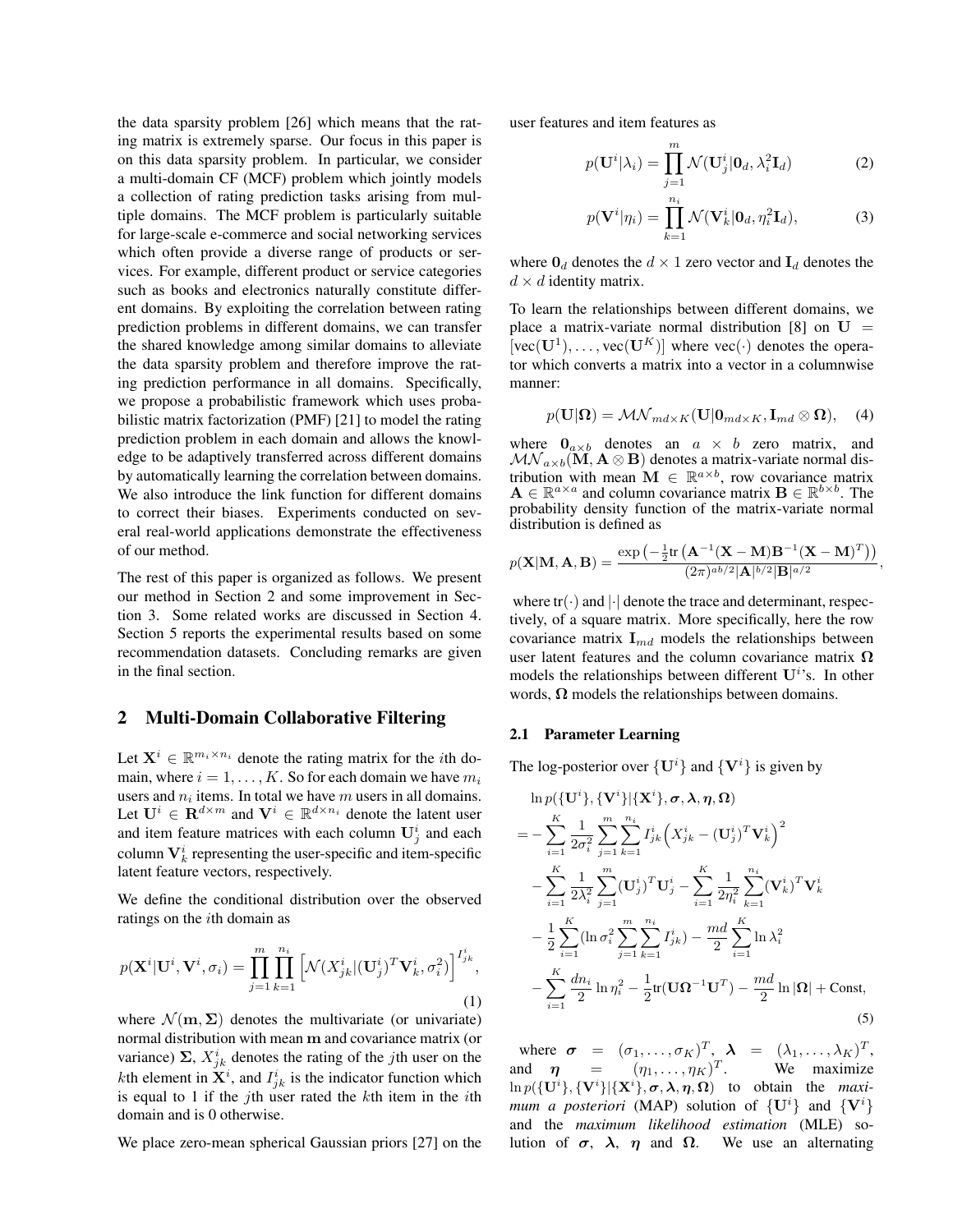method to minimize  $J(\{\mathbf{U}^i\}, {\{\mathbf{V}^i\}}, \sigma, \boldsymbol{\lambda}, \boldsymbol{\eta}, \boldsymbol{\Omega})$  =  $-\ln p({\bf U}^i], {\bf V}^i | {\bf X}^i, \sigma, \lambda, \eta, \Omega)$ . In what follows, we will present each subproblem separately.

## Optimizing w.r.t.  $\mathbf{U}_{j}^{i}$  when the other variables are fixed

The derivative of J with respect to  $\mathbf{U}_j^i$  can be calculated as

$$
\frac{\partial J}{\partial \mathbf{U}_{j}^{i}} = \frac{1}{\lambda_{i}^{2}} \mathbf{U}_{j}^{i} + \frac{1}{\sigma_{i}^{2}} \sum_{k=1}^{n_{i}} I_{jk}^{i} (\mathbf{V}_{k}^{i} (\mathbf{V}_{k}^{i})^{T} \mathbf{U}_{j}^{i} - X_{jk}^{i} \mathbf{V}_{k}^{i}) + \sum_{l=1}^{K} \mathbf{U}_{j}^{l} \psi_{li},
$$

where  $\Psi = \Omega^{-1}$  and  $\psi_{ij}$  is the  $(i, j)$ th element of  $\Psi$ . We set the derivative to zero and obtain the analytical solution as

$$
\mathbf{U}_{j}^{i} = \left(\sigma_{i}^{2} \left(\frac{1}{\lambda_{i}^{2}} + \psi_{ii}\right) \mathbf{I}_{d} + \sum_{k=1}^{n_{i}} I_{jk}^{i} \mathbf{V}_{k}^{i} (\mathbf{V}_{k}^{i})^{T}\right)^{-1}.
$$

$$
\left(\sum_{k=1}^{n_{i}} I_{jk}^{i} X_{jk}^{i} \mathbf{V}_{k}^{i} - \sigma_{i}^{2} \sum_{l \neq i} \psi_{li} \mathbf{U}_{j}^{l}\right).
$$
(6)

Consider a special case in which different domains are uncorrelated, which means that  $\Omega$  and  $\Psi$  are diagonal matrices, i.e.,  $\Psi_{ij} = 0$  for  $i \neq j$ . Then the update solution for  $\mathbf{U}_{j}^{i}$  is

$$
\mathbf{U}_{j}^{i} = \left(\sigma_{i}^{2}(\frac{1}{\lambda_{i}^{2}} + \psi_{ii})\mathbf{I}_{d} + \sum_{k=1}^{n_{i}} I_{jk}^{i} \mathbf{V}_{k}^{i}(\mathbf{V}_{k}^{i})^{T}\right)^{-1} \sum_{k=1}^{n_{i}} I_{jk}^{i} X_{jk}^{i} \mathbf{V}_{k}^{i},
$$

which degenerates to the update solution for single-domain matrix factorization.

## Optimizing w.r.t.  $\mathbf{V}_k^i$  when the other variables are fixed

The derivative of J with respect to  $V_k^i$  can be calculated as

$$
\frac{\partial J}{\partial \mathbf{V}_k^i} = \frac{1}{\eta_i^2} \mathbf{V}_k^i + \frac{1}{\sigma_i^2} \sum_{j=1}^m I_{jk}^i \Big( \mathbf{U}_j^i (\mathbf{U}_j^i)^T \mathbf{V}_k^i - X_{jk}^i \mathbf{U}_j^i \Big).
$$

We set the derivative to zero and obtain the analytical solution as

$$
\mathbf{V}_{k}^{i} = \left(\frac{\sigma_{i}^{2}}{\eta_{i}^{2}}\mathbf{I}_{d} + \sum_{j=1}^{m} I_{jk}^{i} \mathbf{U}_{j}^{i} (\mathbf{U}_{j}^{i})^{T}\right)^{-1} \sum_{j=1}^{m} I_{jk}^{i} X_{jk}^{i} \mathbf{U}_{j}^{i}.
$$
 (7)

#### Optimizing w.r.t.  $\Omega$  when the other variables are fixed

Since  $\Omega$  is defined as a covariance matrix,  $\Omega$  and  $\Omega^{-1}$  are symmetric matrices. Then the derivative of  $J$  with respect to  $\Omega^{-1}$  can be calculated as

$$
\frac{\partial J}{\partial \mathbf{\Omega}^{-1}} = \mathbf{U}^T \mathbf{U} - m d \mathbf{\Omega} - \frac{1}{2} (\mathbf{U}^T \mathbf{U} - m d \mathbf{\Omega}) \odot \mathbf{I}_K,
$$

where ⊙ denotes the Hadamard product which is the matrix elementwise product. We set the derivative to zero and get

$$
\Sigma = \frac{1}{2}(\Sigma \odot \mathbf{I}_K),
$$

where  $\Sigma = U^T U - m d \Omega$ . Then we have

$$
\Sigma_{ii} = \Sigma_{ii}/2 \implies \Sigma_{ii} = 0
$$
  

$$
\Sigma_{ij} = 0, i \neq j,
$$

where  $\Sigma_{ij}$  is the  $(i, j)$ th element of  $\Sigma$ . So  $\Sigma$  is a zero matrix and we obtain the analytical solution for  $\Omega$  as

$$
\mathbf{\Omega} = \frac{1}{md} \mathbf{U}^T \mathbf{U}.
$$
 (8)

Considering Eq. (8), the  $(i, j)$ th element  $\Omega_{ij}$  of  $\Omega$ , which corresponds to the covariance between the *th and*  $*j*$ *th do*mains, can be computed as

$$
\Omega_{ij} = \frac{1}{md} \Big( \text{vec}(\mathbf{U}^i) \Big)^T \text{vec}(\mathbf{U}^j),
$$

which is the scaled dot product of  $\text{vec}(\mathbf{U}^i)$  and  $\text{vec}(\mathbf{U}^j)$ . Since  $\text{vec}(\mathbf{U}^i)$  is modeled as latent user features in the ith domain, using the dot product to represent covariance matches our intuition.

#### Optimizing w.r.t.  $\sigma_i$  when the other variables are fixed

The derivative of J with respect to  $\sigma_i^2$  can be calculated as

$$
\begin{split} \frac{\partial J}{\partial \sigma_i^2}=&-\frac{1}{2\sigma_i^4}\sum_{j=1}^m\sum_{k=1}^{n_i}I^i_{jk}\Big(X^i_{jk}-(\mathbf{U}^i_j)^T\mathbf{V}^i_k\Big)^2\\ &+\frac{1}{2\sigma_i^2}\sum_{j=1}^m\sum_{k=1}^{n_i}I^i_{jk}. \end{split}
$$

We set the derivative to zero and obtain the analytical solution as

$$
\sigma_i^2 = \frac{\sum_{j=1}^m \sum_{k=1}^{n_i} I_{jk}^i \left( X_{jk}^i - (\mathbf{U}_j^i)^T \mathbf{V}_k^i \right)^2}{\sum_{j=1}^m \sum_{k=1}^{n_i} I_{jk}^i}.
$$
 (9)

## Optimizing w.r.t.  $\lambda_i$  when the other variables are fixed

The derivative of J with respect to  $\lambda_i^2$  can be calculated as

$$
\frac{\partial J}{\partial \lambda_i^2} = -\frac{1}{2\lambda_i^4}\sum_{j=1}^m (\mathbf{U}^i_j)^T \mathbf{U}^i_j + \frac{md}{2\lambda_i^2}.
$$

We set the derivative to zero and obtain the analytical solution as

$$
\lambda_i^2 = \frac{1}{md} \sum_{j=1}^m (\mathbf{U}_j^i)^T \mathbf{U}_j^i.
$$
 (10)

### Optimizing w.r.t.  $\eta_i$  when the other variables are fixed

The derivative of J with respect to  $\eta_i^2$  can be calculated as

$$
\frac{\partial J}{\partial \eta_i^2} = -\frac{1}{2\eta_i^4} \sum_{k=1}^{n_i} (\mathbf{V}_k^i)^T \mathbf{V}_k^i + \frac{d n_i}{2\eta_i^2}.
$$

We set the derivative to zero and obtain the analytical solution as

$$
\eta_i^2 = \frac{1}{dn_i} \sum_{k=1}^{n_i} (\mathbf{V}_k^i)^T \mathbf{V}_k^i.
$$
 (11)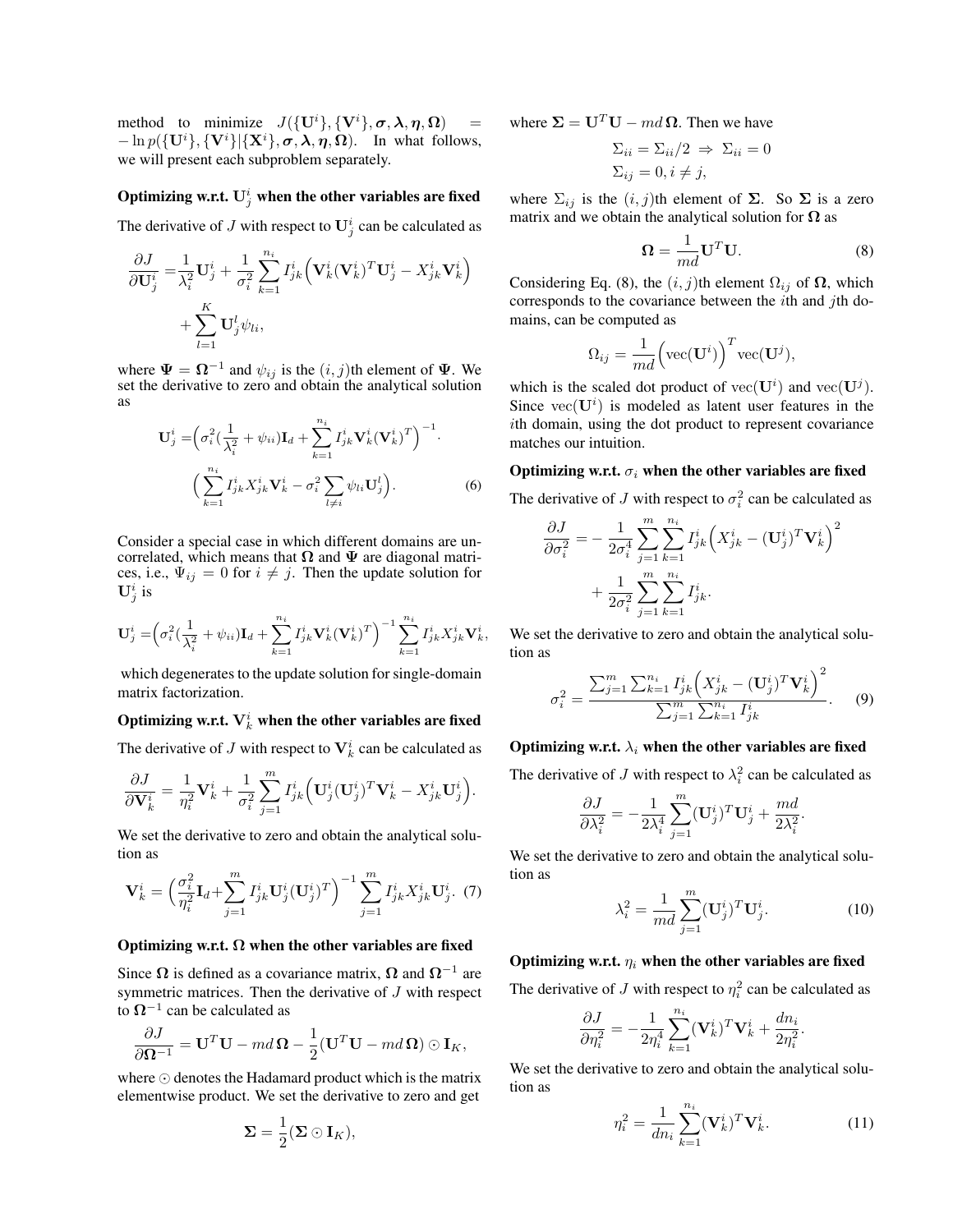#### 2.2 Discussions

To gain more insights into our method, we plug Eqs. (8), (10) and (11) into  $J({\{\mathbf{U}^i\}}, {\{\mathbf{V}^i\}}, \boldsymbol{\sigma}, \boldsymbol{\lambda}, \boldsymbol{\eta}, \boldsymbol{\Omega})$ . By ignoring some constant terms,  $J(\{\mathbf{U}^i\}, {\{\mathbf{V}^i\}}, \boldsymbol{\sigma}, \boldsymbol{\lambda}, \boldsymbol{\eta}, \boldsymbol{\Omega})$  can be reformulated as

$$
J(\{\mathbf{U}^{i}\},{\{\mathbf{V}^{i}\},\boldsymbol{\sigma},\boldsymbol{\lambda},\boldsymbol{\eta},\boldsymbol{\Omega}})
$$
\n
$$
= \sum_{i=1}^{K} \frac{1}{2\sigma_{i}^{2}} \sum_{j=1}^{m} \sum_{k=1}^{n_{i}} I_{jk}^{i} (X_{jk}^{i} - (\mathbf{U}_{j}^{i})^{T} \mathbf{V}_{k}^{i})^{2}
$$
\n
$$
+ \frac{1}{2} \sum_{i=1}^{K} (\ln \sigma_{i}^{2} \sum_{j=1}^{m} \sum_{k=1}^{n_{i}} I_{jk}^{i}) + \frac{md}{2} \sum_{i=1}^{K} \ln \left( \sum_{j=1}^{m} (\mathbf{U}_{j}^{i})^{T} \mathbf{U}_{j}^{i} \right)
$$
\n
$$
+ \sum_{i=1}^{K} \frac{dn_{i}}{2} \ln \left( \sum_{k=1}^{n_{i}} (\mathbf{V}_{k}^{i})^{T} \mathbf{V}_{k}^{i} \right) + \frac{1}{2 (md)^{K-1}} \ln |\mathbf{U}^{T} \mathbf{U}|.
$$
\n(12)

The first term in Eq. (12) measures the empirical loss on the observed ratings, the second term penalizes the complexity of  $\sigma$ , the third and fifth terms penalize the complexity of  $\{U^i\}$ , and the fourth term penalizes the complexity of  $\{V^i\}.$ 

Since

$$
\ln\left(\sum_{j=1}^m (\mathbf{U}_j^i)^T \mathbf{U}_j^i\right) = \ln \text{tr}\left(\mathbf{U}^i (\mathbf{U}^i)^T\right)
$$

$$
\ln\left(\sum_{k=1}^{n_i} (\mathbf{V}_k^i)^T \mathbf{V}_k^i\right) = \ln \text{tr}\left(\mathbf{V}^i (\mathbf{V}^i)^T\right),
$$

which are related to the trace norms of  $\mathbf{U}^i$  and  $\mathbf{V}^i$  [25], the third and fourth terms in Eq. (12) penalize the ranks of  $U^i$ and  $V^i$ , respectively [6]. Moreover, according to [7], using the last term in Eq. (12) is to minimize the product of all singular values of  $\mathbf{U}^i$  which is related to the rank of  $\mathbf{U}^i$ .

## 3 Incorporation of Link Function

In the above model, the likelihood for the ratings is Gaussian as defined in Eq. (1). However, since the ratings are discrete integral values, Gaussian likelihood is not very suitable and hence using it may affect the performance of our model. Here we consider a modification of our model which first transforms the original ratings by a so-called link function and then applies the above model on the transformed ratings. In what follows, we will present this modification in detail.

The link function for the *i*th domain is denoted by  $q_i(\cdot; \theta_i)$ which is parameterized by  $\theta_i$ . We require  $g_i$  to be monotonically increasing and mapping onto the whole real line; otherwise the probability measure will not be preserved after the transformation. The transformed ratings are denoted by latent variables  $Z_{jk}^{i} = g_i(X_{jk}^{i})$ . Similar to Eq. (1), the

likelihood is defined on  $Z_{jk}^{i}$  as

$$
p(\mathbf{Z}^i | \mathbf{U}^i, \mathbf{V}^i, \sigma_i) = \prod_{j=1}^m \prod_{k=1}^{n_i} \left[ \mathcal{N}(Z_{jk}^i | (\mathbf{U}_j^i)^T \mathbf{V}_k^i, \sigma_i^2) \right]^{I_{jk}^i}.
$$

Then, using the Jacobian transformation, we obtain the likelihood on  $\mathbf{X}^i$  as

$$
p(\mathbf{X}^i | \mathbf{U}^i, \mathbf{V}^i, \sigma_i)
$$
  
= 
$$
\prod_{j=1}^m \prod_{k=1}^{n_i} \left[ \mathcal{N}\left(g_i(X_{jk}^i) | (\mathbf{U}_j^i)^T \mathbf{V}_k^i, \sigma_i^2\right) g_i'(X_{jk}^i) \right]^{I_{jk}^i},
$$
 (13)

where  $g_i'(\cdot)$  denotes the derivative function of  $g_i(\cdot)$ . For simplicity of discussion, we assume that different domains share the same link function, i.e.,  $g_i(\cdot) = g_j(\cdot)$ ,  $\forall i \neq j$ . We denote the common link function as  $q(·)$  which is parameterized by  $\theta$ .

For parameter learning, we still maximize the log-posterior to get the MAP solution of  $\{U^i\}$  and  $\{V^i\}$  and the MLE solution of the model parameters including  $\sigma$ ,  $\lambda$ ,  $\eta$ ,  $\Omega$  and  $\theta$ . In this way, both the original model parameters in the above section and the parameters of the link function are learned simultaneously under the same probabilistic framework. We still use an alternating method to optimize the objective function.

In detail, the negative log-posterior of the whole data is computed as

$$
J_{1}(\{\mathbf{U}^{i}\}, \{\mathbf{V}^{i}\}, \boldsymbol{\sigma}, \boldsymbol{\lambda}, \boldsymbol{\eta}, \boldsymbol{\Omega}, \boldsymbol{\theta})
$$
\n
$$
= \sum_{i=1}^{K} \frac{1}{2\sigma_{i}^{2}} \sum_{j=1}^{m} \sum_{k=1}^{n_{i}} I_{jk}^{i} \Big(g(X_{jk}^{i}) - (\mathbf{U}_{j}^{i})^{T} \mathbf{V}_{k}^{i}\Big)^{2}
$$
\n
$$
+ \sum_{i=1}^{K} \frac{1}{2\lambda_{i}^{2}} \sum_{j=1}^{m} (\mathbf{U}_{j}^{i})^{T} \mathbf{U}_{j}^{i} + \sum_{i=1}^{K} \frac{1}{2\eta_{i}^{2}} \sum_{k=1}^{n_{i}} (\mathbf{V}_{k}^{i})^{T} \mathbf{V}_{k}^{i}
$$
\n
$$
+ \frac{1}{2} \sum_{i=1}^{K} (\ln \sigma_{i}^{2} \sum_{j=1}^{m} \sum_{k=1}^{n_{i}} I_{jk}^{i}) + \frac{md}{2} \sum_{i=1}^{K} \ln \lambda_{i}^{2}
$$
\n
$$
+ \sum_{i=1}^{K} \frac{dn_{i}}{2} \ln \eta_{i}^{2} + \frac{1}{2} \text{tr}(\mathbf{U}\boldsymbol{\Omega}^{-1}\mathbf{U}^{T}) + \frac{md}{2} \ln |\boldsymbol{\Omega}|
$$
\n
$$
- \sum_{i=1}^{K} \sum_{j=1}^{m} \sum_{k=1}^{n_{i}} I_{jk}^{i} \ln g'(X_{jk}^{i}) + \text{Const.} \tag{14}
$$

The update equations for  $\{U^i\}$ ,  $\{V^i\}$ ,  $\sigma$ ,  $\lambda$  and  $\eta$  are similar to Eqs. (6)–(11) by replacing  $X_{jk}^i$  with  $g(X_{jk}^i)$ . For the learning of  $\theta$ , since there is no analytical update solution, we use a gradient-based method such as the scaled conjugate gradient method<sup>1</sup> to update  $\theta$ . More specifically, the gradient of  $J_1$  with respect to  $\theta_l$ , the *l*th element of  $\theta$ , is

<sup>1</sup>http://www.kyb.tuebingen.mpg.de/bs/ people/carl/code/minimize/minimize.m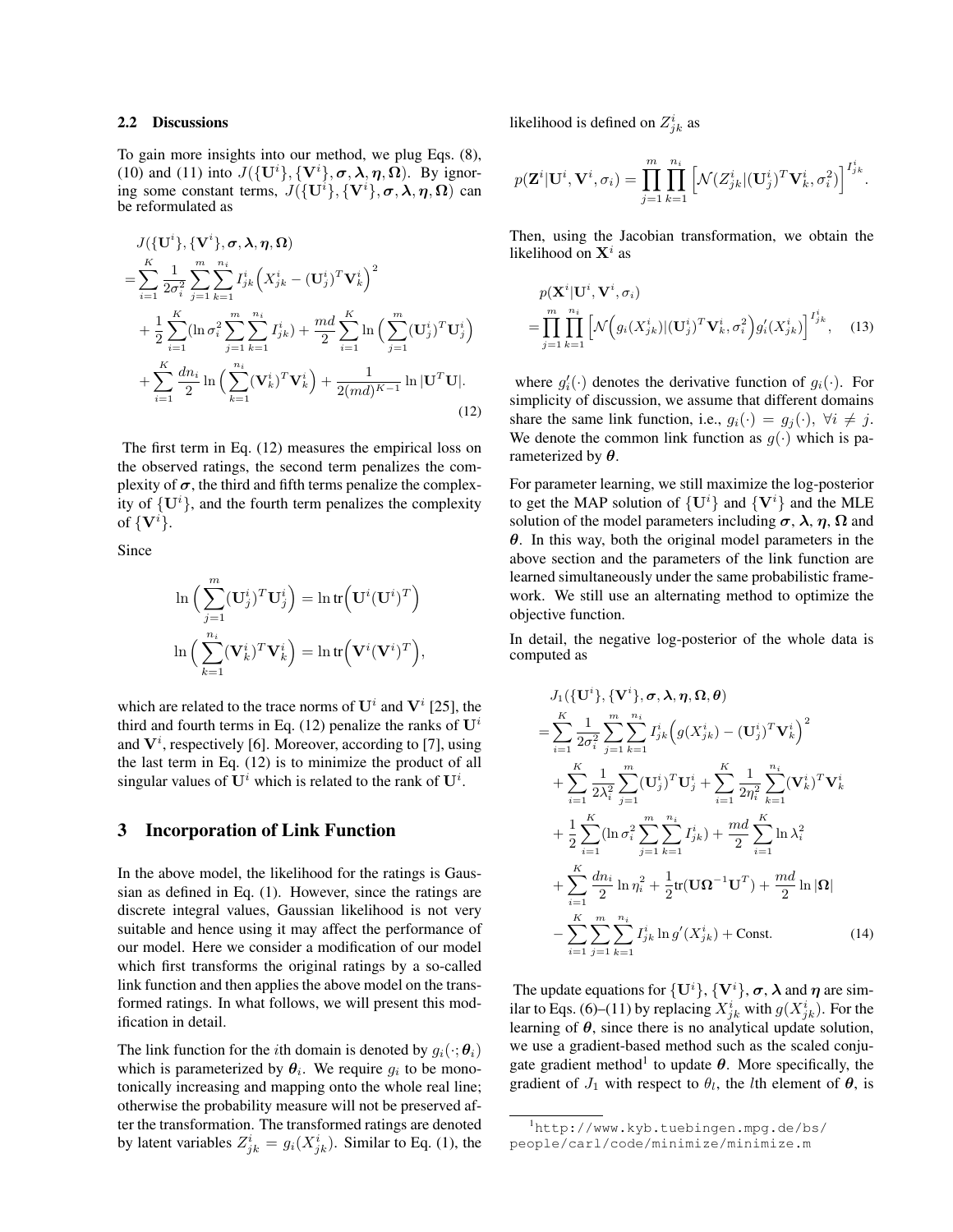computed as

$$
\frac{\partial J_1}{\partial \theta_l} = \sum_{i=1}^K \frac{1}{\sigma_i^2} \sum_{j=1}^m \sum_{k=1}^{n_i} I_{jk}^i \Big( g(X_{jk}^i) - (\mathbf{U}_j^i)^T \mathbf{V}_k^i \Big) \frac{\partial g(X_{jk}^i)}{\partial \theta_l} \n- \sum_{i=1}^K \sum_{j=1}^m \sum_{k=1}^{n_i} I_{jk}^i \frac{\partial \ln g'(X_{jk}^i)}{\partial \theta_l}.
$$

When we want to predict the  $(q, r)$ th element in  $X^i$ , we first predict the latent variable  $Z_{qr}^{i}$  as

$$
\tilde{Z}_{qr}^i = (\mathbf{U}_q^i)^T \mathbf{V}_r^i,
$$

and then the prediction for  $X_{qr}^i$  is computed as

$$
\tilde{X}_{qr}^i = g^{-1}(\tilde{Z}_{qr}^i),
$$

where  $g^{-1}(\cdot)$  denotes the inverse function of  $g(\cdot)$ . When  $g(\cdot)$  has a simple form, we can easily find the form of  $g^{-1}(\cdot)$ ; when  $g^{-1}(\cdot)$  is not easy to obtain, we can use numerical methods such as the bisection method to find the unique root of the equation  $g(x) = \tilde{Z}_{qr}^i$  due to the monotonic property of  $g(\cdot)$ .

In our experiments, we use  $q(x) = a \ln(bx + c) +$  $d(a, b, c > 0, d \in \mathbb{R})$  as the link function. Here  $g(x)$  is monotonically increasing and its domain is the set of all real numbers.

## 4 Related Work

There is not much previous work on the MCF problem. The most related one is [24] which proposes a collective matrix factorization (CMF) method for CF. For the case of MCF, the collective matrix factorization method requires a common latent user feature matrix U which is shared by all domains. However, in real applications in which different domains have heterogenous properties, this requirement is not very reasonable. Our model can be viewed as a generalization of the collective matrix factorization method where each domain has its own latent user feature matrix and the correlation matrix between different domains is learned to improve the performance of all rating problems in all domains. In this sense, collective matrix factorization can be viewed as a special case of our model by restricting all  $\mathbf{U}^i$ to be identical. Moreover, a transfer collaborative filtering model was proposed in [15] which aims at improving the performance of a rating problem with very sparse data with the help of another rating problem which has denser rating data. However, the objective of [15] is different from ours. For example, the model in [15] is to improve one rating problem with the help of another rating problem, but in our case, we want to improve the performance of all rating problems in all domains simultaneously. Moreover, the model in [15] seems to work only for problems with two domains while our model can work for two or more domains in the same way.

## 5 Experiments

In this section, we report some experiments on two realworld datasets along with our analysis on the results.

#### 5.1 Experimental Settings

We test the proposed methods on two public-domain recommendation datasets in which the items come from different domains or sub-domains.

#### 5.1.1 Datasets

We use two commonly used datasets in our experiments including one from movie ratings and one from book ratings. In both datasets, the items can be divided into multiple heterogeneous domains.

- ∙ MovieLens<sup>2</sup> is a widely used movie recommendation dataset. It contains 100,000 ratings in the scale 1–5. The ratings are given by 943 users on 1,682 movies. Besides the rating information, genre information about movies is also available.
- ∙ Book-Crossing<sup>3</sup> is a public book ratings dataset. A subset of the data is used in our experiment, consisting of ratings on books with category information available on Amazon.com. The subset contains 56,148 ratings in the scale 1–10 and these ratings are given by 28,503 users on 9,009 books.

For the MovieLens dataset, we use the five most popular genres to define the domains, whereas for the Book-Crossing dataset, we use the five general book categories. We randomly select 80% of the rating data from each domain to form the training set and the rest for the test set. Each configuration is iterated 10 times in the experiments.

## 5.1.2 Evaluation Metric

In this paper, we use root mean squared error (RMSE) as the measure for performance evaluation:

$$
\text{RMSE} = \sqrt{\frac{\sum_{i,j} (r_{ij} - \hat{r}_{ij})^2}{N}},\tag{15}
$$

where  $r_{ij}$  denotes the ground-truth rating of user  $i$  for item  $j, \hat{r}_{ij}$  denotes the predicted rating, and the denominator N is the number of ratings tested. The smaller the RMSE score, the better the performance.

### 5.1.3 Baselines

We compare our proposed models with the following two methods:

<sup>2</sup> http://www.grouplens.org/

<sup>3</sup> http://www.informatik.uni-freiburg.de/∼cziegler/BX/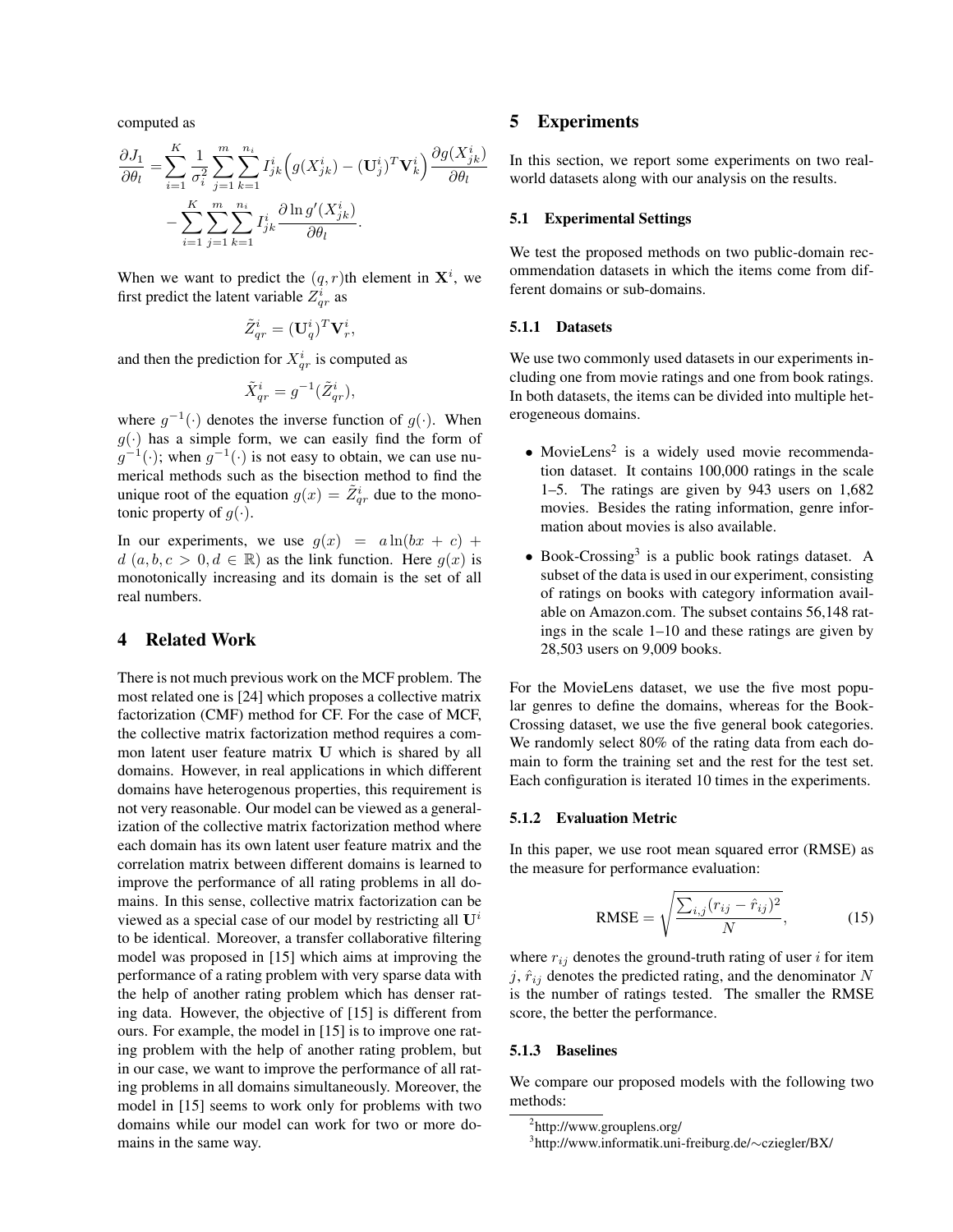

Figure 1: Effect of the latent feature dimensionality on the performance of rating prediction for a subset of the MovieLens data.

- ∙ Independent collaborative filtering using probabilistic matrix factorization (PMF), which treats different rating prediction problems in different domains independently.
- ∙ Collective matrix factorization (CMF) model [24], which handles problems involving multiple matrix factorization tasks.

In the following, we refer to our proposed method in Section 2 as MCF and the one in Section 3 as MCF-LF.

## 5.2 Experimental Results

### 5.2.1 Parameter Setting

An appealing advantage of our probabilistic model is that it has very few parameters to set. In fact, the only parameter that needs to be set is the latent dimensionality  $d$ . Figure 1 shows the effect of the latent dimensionality on the performance of MCF for a subset of the MovieLens dataset. We can see that the performance in terms of RMSE does not change much after  $d$  reaches 10. Therefore, we set  $d$  to 10 in the following experiments. Other parameters in PMF, CMF, MCF, MCF-LF are randomly generated.

## 5.2.2 Results

Table 1 shows the experimental results on the MovieLens dataset. We can see that our proposed models have the best performance. The models that take multiple domains into consideration (CMF, MCF, MCF-LF) perform better than PMF which treats different domains independently. MCF, which can learn the similarities between different rating prediction problems, performs better than CMF, demonstraing the effectiveness of exploiting the relationships between different domains. Comparing MCF with its variant MCF-LF which has the link function, we can conclude that the link function brings about performance improvement consistently over all domains.

Table 2 shows the experimental results on the Book-Crossing dataset. MCF and MCF-LF are also the best among all methods compared. Different from the situation in the MovieLens dataset, the performance of CMF is worse than that of PMF, even though CMF considers multiple domains jointly. The reason can be inferred from the correlation matrix in Table 4. Since some domains are uncorrelated (1st and 4th domains, and 2nd and 4th domains), the assumption in CMF that different domains share the same latent user features seems not very reasonable, making the performance of CMF worse than that of PMF. However, since our methods can take the correlations between different domains into consideration, they can achieve better performance.

#### 5.2.3 Analysis on Correlation Matrix

Table 3 shows the correlation matrix between five domains learned from the MovieLens dataset, which seems consistent with intuition. For example, the genres 'Comedy' and 'Thriller' have the smallest correlation while 'Romance' and 'Drama' have the largest one. For the genre 'Action', we can see that the other genres are ranked into order as: 'Thriller', 'Romance', 'Drama', and 'Comedy', which matches our intuition.

Table 4 shows the correlation matrix between five domains learned from the Book-Crossing dataset. Some relations between different domains revealed also seem intuitive. For example, the categories 'Mystery & Thrillers' and 'Business & Investing' have nearly zero correlation and the same is true for 'Science Fiction & Fantasy' and 'Business & Investing'. Also, categories 'Science' and 'Religion & Spirituality' have the largest correlation.

Table 3: Mean of correlation matrix learned by MCF-LF on the MovieLens data in different domains. 1st domain: 'Comedy'; 2nd domain: 'Romance'; 3rd domain: 'Drama'; 4th domain: 'Action'; 5th domain: 'Thriller'.

|      | 1st    | 2nd    | 3rd    | 4th    | 5th    |
|------|--------|--------|--------|--------|--------|
| 1st. | 1.0000 | 0.8837 | 0.8584 | 0.8319 | 0.8302 |
| 2nd  | 0.8837 | 1.0000 | 0.9288 | 0.8855 | 0.8805 |
| 3rd  | 0.8584 | 0.9288 | 1.0000 | 0.8647 | 0.8783 |
| 4th  | 0.8319 | 0.8855 | 0.8647 | 1.0000 | 0.9122 |
| 5th  | 0.8302 | 0.8805 | 0.8783 | 0.9122 | 1.0000 |

## 6 Conclusion

In this paper, we have addressed the multi-domain collaborative filtering problem in which multiple rating prediction problems are jointly learned. We propose a probabilis-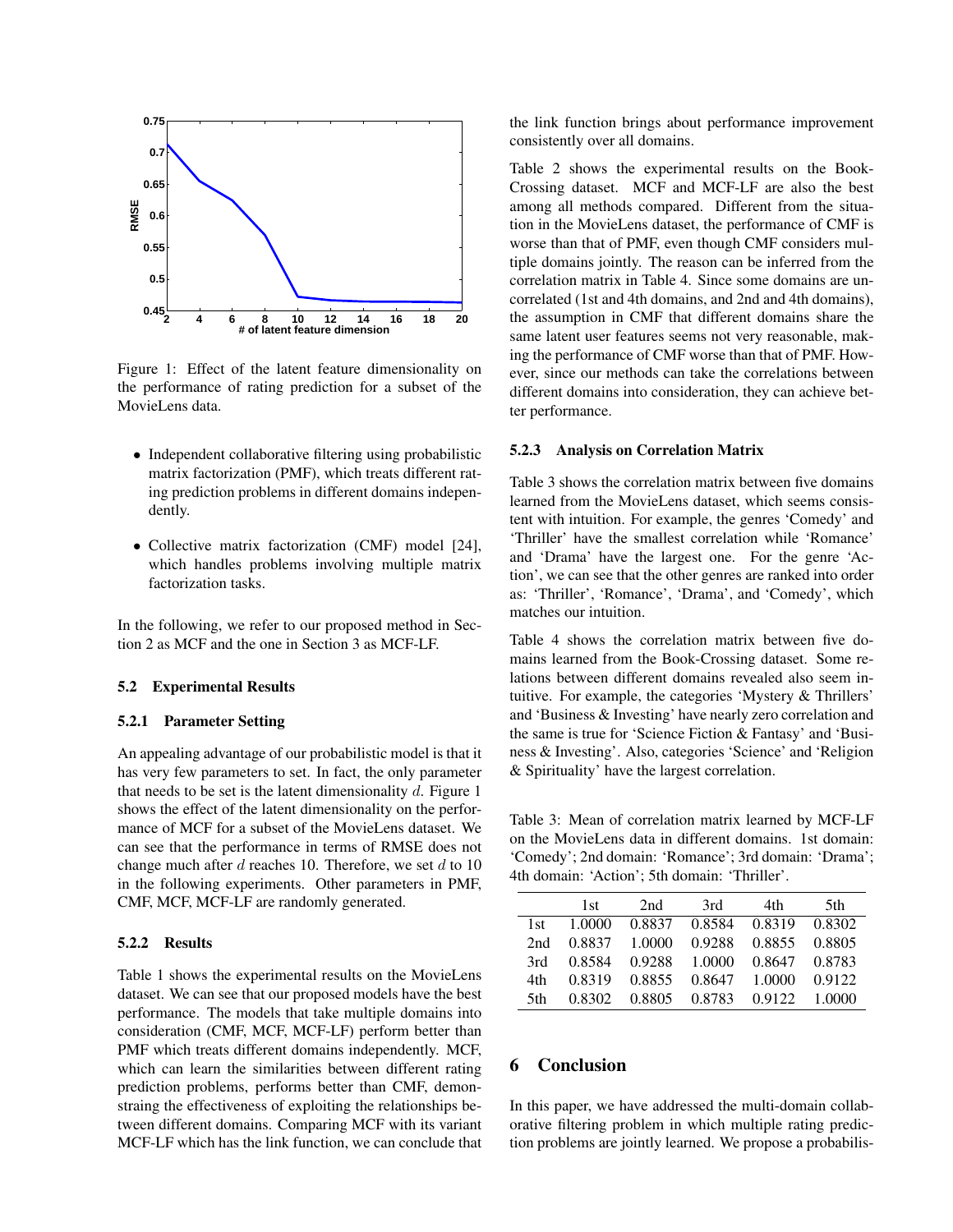Table 1: Comparison of different methods on the MovieLens data. Each column records the RMSE scores on one domain and the last column records the RMSE score on the total testing data. Each row records the mean RMSE of the corresponding method over 10 trials. 1st domain: 'Comedy'; 2nd domain: 'Romance'; 3rd domain: 'Drama'; 4th domain: 'Action'; 5th domain: 'Thriller'.

| Method     | 1st domain | 2nd domain | 3rd domain | 4th domain | 5th domain | Total  |
|------------|------------|------------|------------|------------|------------|--------|
| <b>PMF</b> | 0.9642     | 1.2104     | 0.9377     | 1.0035     | 1.0352.    | 1.0092 |
| <b>CMF</b> | 0.8272     | 0.7977     | 0.8120     | 0.7945     | 0.7987     | 0.8088 |
| <b>MCF</b> | 0.8061     | 0.7914     | 0.7907     | 0.7761     | 0.7859     | 0.7913 |
| MCF-LF     | 0.8017     | 0.7644     | 0.7806     | 0.7607     | 0.7504     | 0.7755 |

Table 2: Comparison of different methods on the Book-Crossing data. Each column records the RMSE scores on one domain and the last column records the RMSE score on the total testing data. Each row records the mean RMSE of the corresponding method over 10 trials. 1st domain: 'Mystery & Thrillers'; 2nd domain: 'Science Fiction & Fantasy'; 3rd domain: 'Science'; 4th domain: 'Business & Investing'; 5th domain: 'Religion & Spirituality'.

| Method     | 1st domain. | 2nd domain | 3rd domain | 4th domain | 5th domain | Total  |
|------------|-------------|------------|------------|------------|------------|--------|
| <b>PMF</b> | 0.9180      | 0.9795     | 0.8308     | 0.8699     | 0.8812     | 0.9269 |
| <b>CMF</b> | 0.9620      | 1 0207     | 0.9777     | 0.8465     | 1.0449     | 0.9960 |
| MCF        | 0.7023      | 0.7046     | 0.7585     | 0.7555     | 0.7371     | 0.7158 |
| MCF-LF     | 0.5686      | 0.5791     | 0.6047     | 0.6001     | 0.5953     | 0.5811 |

Table 4: Mean of correlation matrix learned by MCF-LF on the Book-Crossing data in different domains. 1st domain: 'Mystery & Thrillers'; 2nd domain: 'Science Fiction & Fantasy'; 3rd domain: 'Science'; 4th domain: 'Business & Investing'; 5th domain: 'Religion & Spirituality'.

|      | 1st.   | 2nd       | 3rd    | 4th       | 5th    |
|------|--------|-----------|--------|-----------|--------|
| 1st. | 1.0000 | 0.6839    | 0.4973 | 0.0137    | 0.3887 |
| 2nd  | 0.6839 | 1.0000    | 0.4636 | $-0.0489$ | 0.6034 |
| 3rd  | 0.4973 | 0.4636    | 1.0000 | 0.7270    | 0.7525 |
| 4th  | 0.0137 | $-0.0489$ | 0.7270 | 1.0000    | 0.6682 |
| 5th  | 0.3887 | 0.6034    | 0.7525 | 0.6682    | 1.0000 |

tic model which considers the correlation between different domains when leveraging all rating data together. Experiments conducted on several recommendation datasets demonstrate the effectiveness of our methods.

Another way to alleviate the data sparsity problem in CF is to apply active learning [3, 12]. Unlike many conventional machine learning methods which wait passively for labeled data to be provided in order to start the learning process, active learning takes a more active approach by selecting unlabeled data points to query some oracle or domain expert to reduce the labeling cost. For our future work, we are interested in incorporating active learning into our probabilistic model to further boost the learning performance.

## Acknowledgements

This research has been supported by General Research Fund 622209 from the Research Grants Council of Hong Kong.

## References

- [1] C. Basu, H. Hirsh, and W. W. Cohen. Recommendation as classification: Using social and content-based information in recommendation. In *Proceedings of the 15th National Conference on Artificial Intelligence*, pages 714–720, Madison,Wis, USA, 1998.
- [2] D. Billsus and M. J. Pazzani. Learning collaborative information filters. In *Proceedings of the 15th International Conference on Machine Learning*, pages 46–54, Madison, Wisconson, USA, 1998.
- [3] C. Boutilier, R. Zemel, and B. Marlin. Active collaborative filtering. In *Proceedings of the 19th Conference on Uncertainty in Artificial Intelligence*, pages 98–106, San Francisco, CA, 2003.
- [4] J. Breese, D. Heckerman, and C. Kadie. Empirical analysis of predictive algorithms for collaborative filtering. In *Proceedings of the 14th Conference on Uncertainty in Artificial Intelligence*, pages 43–52, Madison, WI, 1998.
- [5] D. DeCoste. Collaborative prediction using ensembles of maximum margin matrix factorizations. In *Proceedings of the 23rd International Conference on Machine Learning*, pages 249–256, Pittsburgh, Pennsylvania, USA, 2006.
- [6] M. Fazel, H. Hindi, and S. Boyd. A rank minimization heuristic with application to minimum order system approximation. In *Proceedings American Control Conference*, pages 4734–4739, 2001.
- [7] M. Fazel, H. Hindi, and S. Boyd. Log-det heuristic for matrix rank minimization with applications to hankel and euclidean distance matrices. In *Proceedings American Control Conference*, pages 2156–2162, 2003.
- [8] A. K. Gupta and D. K. Nagar. *Matrix variate distributions*. Chapman & Hall, 2000.